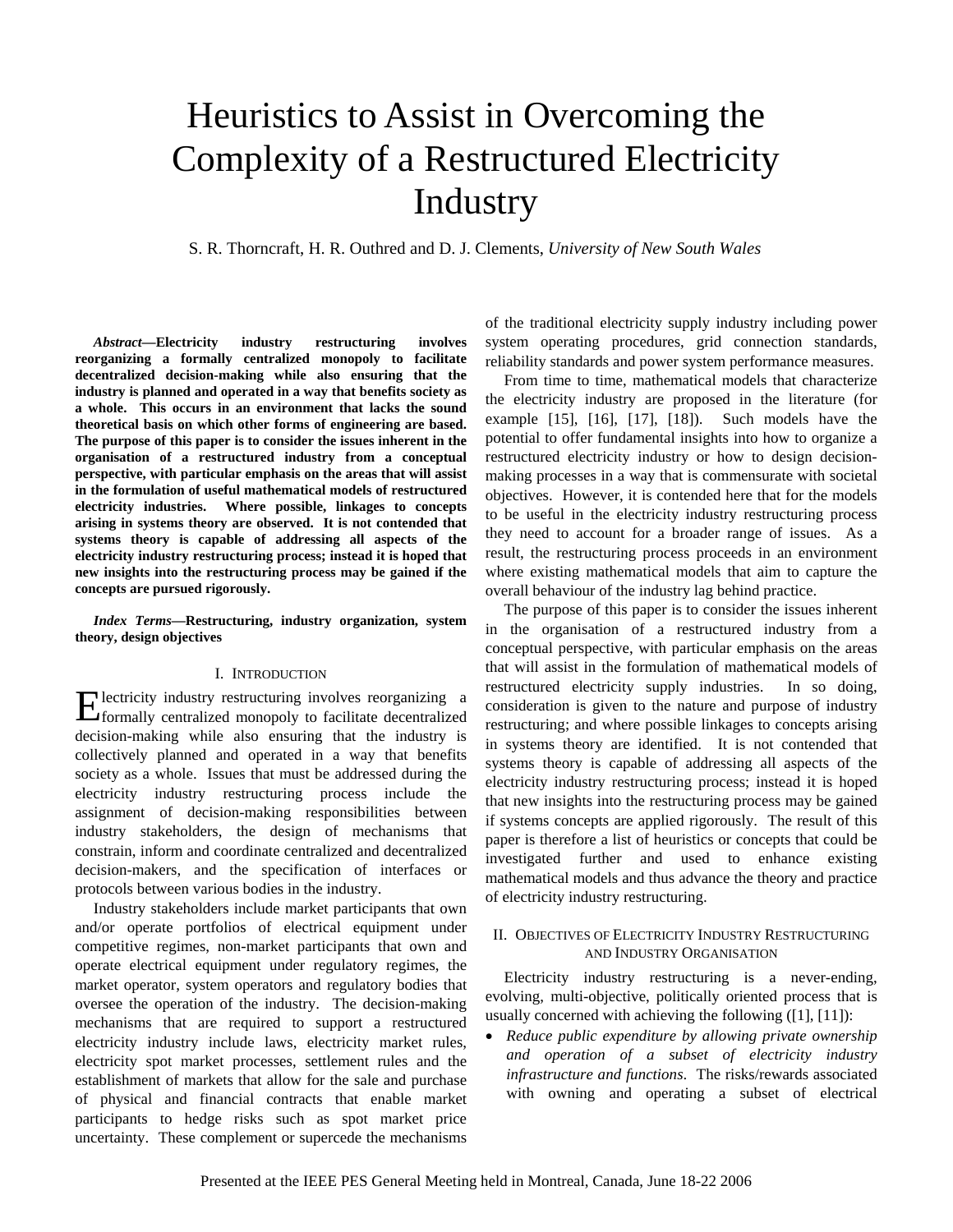- equipment or undertaking related functions (such as trading companies that participate in the industry on behalf of another entity that owns the physical assets) are managed/captured by corporations rather than by the government. This effectively diffuses risks that were formally managed by a single centralized entity to a set of risks that are divided across numerous decentralized decision-making entities. This is because regulated cash flows are replaced with decentralized, market-based risks/rewards. The transfer of risk from a centralized body to a set of industry participants creates new risks that must be managed including the risk of not being able to create and target incentives sufficiently and appropriately for the industry participants to collectively operate the industry in a way that benefits society as a whole.
- *Ensure continuity in the delivery of end-use energy services, when cost-effective to do so.* The lack of a commercially viable method for storing AC electrical energy makes it difficult to maintain electrical energy flow. However, rather than focusing on electrical energy flow per se, the industry should be structured in a way that mitigates the risks associated with interruptions to the delivery of end-use energy services. This involves all parts of the energy conversion chain, including end-use equipment. The traditional equivalents are the notions reliability and security of supply. The former is a measure of the long-term historical performance of the system's success in maintaining continuity of electricity supply to end-users; the latter is concerned with operating the system in a way that ensures it will be able to reject a set of predetermined credible disturbances that threaten to disrupt supply in the future. A restructured industry should use more inclusive criteria and measures that focus on end-use energy service delivery.
- *Ensure efficient and economic use of resources*. The cheapest means that are in line with societal preferences should be used in preference to more expensive options to meet the demand for energy services. A supply option with low direct costs may not necessarily be the one that benefits society the most, for example society may prefer to utilize generation resources that have the lowest environmental impacts or to adopt end-use options such as enhanced end-use efficiency. This concept should extend from the shorter-term operational horizon to the longerterm industry planning and investment horizon to encompass both operation and investment decisionmaking.
- *Ensure the industry is operated in a socially responsible way*. The electricity industry exists only because it is deemed to benefit society. Thus the industry is accountable to society and should be operated in a way that is in line with social preferences. These are generally reflected through government policies or initiatives that in turn influence the rules that govern the way in which the industry operates. It also means that the benefits of competition introduced for the wholesale part of the

industry should flow on to end-users. That is, end-users should be given greater discretion as to how their energyrelated expenditure is directed.

In practice a restructured electricity industry can be thought of as a complex system characterized by interactions between centralized and decentralized human decision-making processes, automatic control systems (a form of decisionmaking) and the physical processes of the energy conversion chain that are governed by the unique characteristics of that conversion chain. From a processes and information flow perspective the system can be depicted as in Fig 1 (at the end).

The diagram is organised in a way that draws a clear distinction between centralized regulatory functions, centralized market and system operation processes and the decentralized decision-making processes of commercial entities that participate in the industry.

The goal of a "restructured electricity industry designer" is to specify and arrange these processes in a way that satisfies the on-going objectives of restructuring. As discussed this requires defining and assigning decision-making responsibilities of industry stakeholders, the design of decision-making mechanisms including the protocols and interfaces between stakeholders and assigning accountabilities to various industry participants. It is worth observing that while the objectives of restructuring can be stated, the overall process itself evolves and proceeds indefinitely and gives rise to decision-making mechanisms that can never be completely divorced from the social context within which they operate. Thus we can never guarantee what the outcomes of a restructuring process will be.

### III. THE ROLE AND NATURE OF THEORETICAL MODELS

In practice there is only a limited amount of theory to rely on in terms of designing the decision-making processes that ultimately govern the way in which a restructured electricity industry will operate. For example, it is not possible to guarantee (prior to implementation) whether a given spot market design will satisfy societal objectives for a restructured industry once it goes live. However, a theoretical model that adequately captures the relevant behavior of the key attributes of the industry (such as participant behavior, uncertainty in load profiles and the actions resulting from system operators) may be able to illuminate, in an objective way the strengths or weaknesses of one market design compared to another; it may turn out that some conditions that cause the market mechanism to fail can be identified and rectified prior to implementation, or in turn used to inform the process of constructing market rules.

Such theory would enable the restructuring of electricity industries to proceed in a similar way to other areas of engineering, where systems are designed, tested and then implemented using insight from an underlying body of theory. The theory of restructuring an electricity industry has yet to advance to the stage where this can occur. For example the design of aircraft control systems proceeds in an environment that can leverage results from systems theory where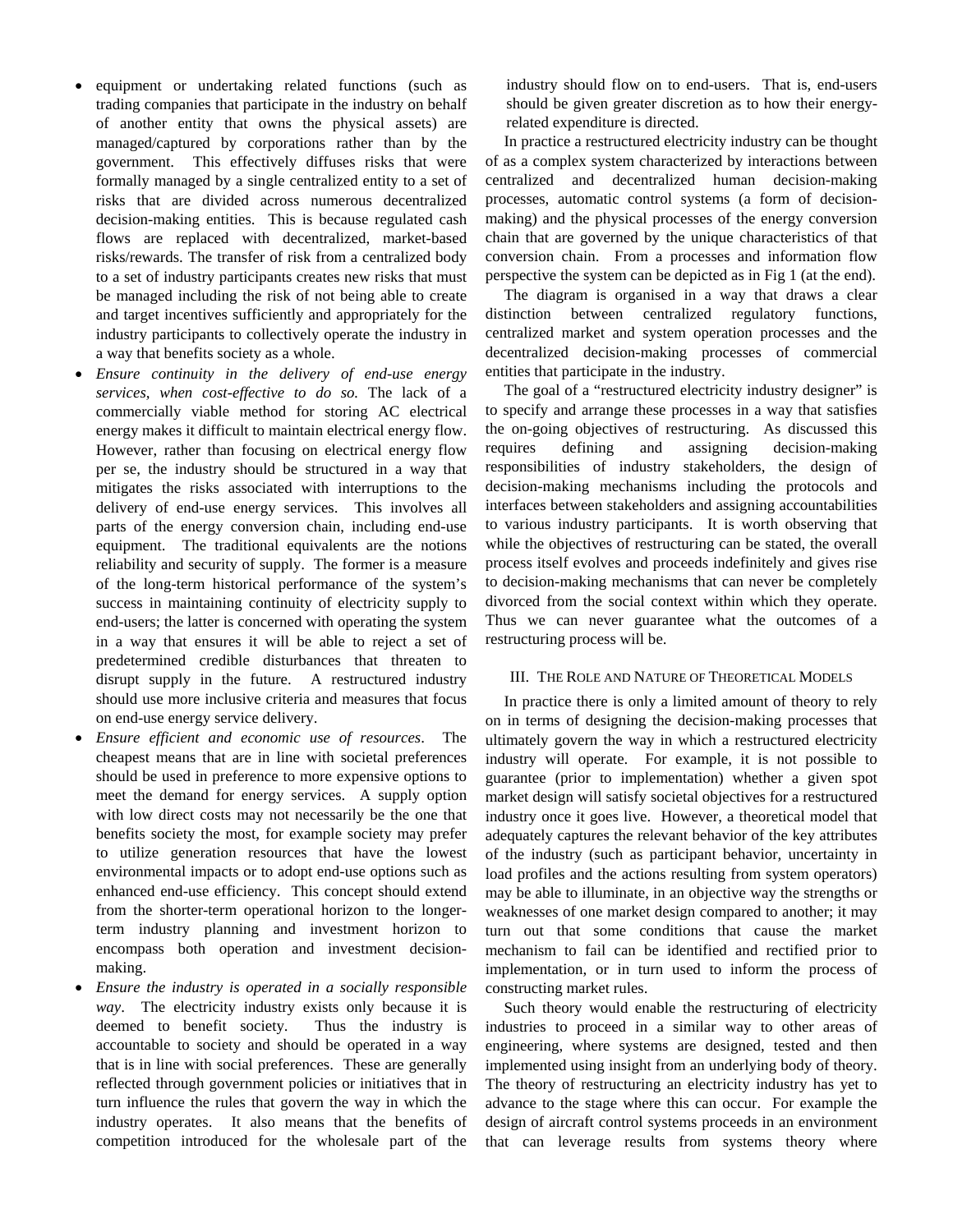performance bounds and criteria are specified and the appropriate system is designed to satisfy the specification; this does not occur with the same degree of rigor in electricity industry restructuring.

A review of the literature available from both academic sources as well as the material produced by industry practitioners reveals that theoretical frameworks for the electricity industry can be broadly classified into two categories; those that propose mathematical models (such as [17]) and those that comprise commentary on the electricity industry restructuring process with conclusions drawn from the analysis of actual industry outcomes to date (such as [19]).

The former are more closely aligned with the way in which engineers often solve problems; they have the advantage of being objective and are probably well suited to the task of feeding into the industry design process; however, as contended in this paper they don't presently account for the full range of issues inherent in electricity industry restructuring. Thus their predictive power is limited.

The latter are typically developed by economists or industry practitioners and have the advantage of being able to make broader conclusions on the restructuring process and are better able to account for the behaviour of human decisionmakers; however they can often be subjective in nature or make inferences based on a sample of data for a single electricity industry. The real world is not a controlled experiment, thus such inferences may not be generalisable.

Models of restructured electricity industries need to overcome a number of difficulties, including:

- *Establishing the purpose of the model*. The electricity industry restructuring process has multiple objectives that are often difficult to prioritize, let alone systematically address within a single model. It is therefore important to keep the ultimate purpose of the model in mind during model-building and recognise the parts (and implications thereof) of the industry that are not incorporated.
- *Overcoming complexity*. A restructured industry is a complex system comprising many processes that interact with each other to varying degrees. In order to establish a model of the overall industry it is necessary to capture its essential features without making inappropriate simplifications. Having said that, it is also necessary to arrive at a model that is no more complex than necessary. The purpose of the model can act as a guide as to the features of the industry that should be included and the degree of detail required for a given model and purpose.
- *Reconciling differences between problem-solving approaches.* Different disciplines offer different modeling and problem solving paradigms. For example, engineering is primarily concerned with describing the operation of electrical equipment while economics addresses human decision-making behaviour. The implication is that different problem solving approaches can lead to different and potentially incompatible conclusions; thus it is important to determine the domain over which a given approach is valid and recognize when its underlying

assumptions become invalid.

# IV. HEURISTICS FOR ADVANCING THE THEORY OF ELECTRICITY INDUSTRY RESTRUCTURING

To assist in the task of developing theoretical models of a restructured electricity industry and to also help in managing the complexity of the industry, a number of design considerations (or *heuristics*) will now be discussed in two broad categories: managing the physical processes of the energy conversion chain and coordinating the decisionmaking behavior of humans. The discussions will draw out the implications for the design of restructuring. We acknowledge that the following suggestions do not constitute a complete list of the concerns relevant to the process of electricity industry restructuring.

# *A. Managing the physical processes of the energy conversion chain*

Today's electricity industries deliver end-use energy services by maintaining a continuous flow of electrical energy through the energy conversion chain [2]. The energy flow must be continuous because there are no cost-effective storage mechanisms for electrical energy. This has implications for the way in which the physical processes are modeled and for the resulting decision-making processes.

- *Consider the timescales of the physical processes involved and relate those to the decision-making processes that are to be designed.* Some decision-making processes are best implemented as continuously acting automatic control systems such as for frequency and voltage regulation. Such systems make decisions on a timeframe that is consistent with the bandwidth of the process they control. Where decisions involve humans, there is a lower bound on the period of time required for a human to make a wellinformed decision; this needs careful consideration in the design of interfaces between faster-acting automated decision-making and slower-acting human decisionmaking. Thus the automated or human decision-making relevant to a particular timescale can be considered in isolation only if the interactions with slower and/or faster decision-making timescales are adequately taken into account. Discussions of this issue as it applies to power system dynamics are common in the power systems literature [9], [10] however the topic is less frequently addressed in the economics and management science literature.
- *Decouple the physical process management problems into those related to voltage and those related to real power supply and demand balance and consider them in isolation before recombining to form an overall view on systems operation.* It is often observed [9], [10] that, from a physical perspective, there is only loose coupling between these management aspects of a power system thus treating them as separate problems can be a useful way to reduce problem complexity; although it should be recognized that the two will interact under some circumstances and on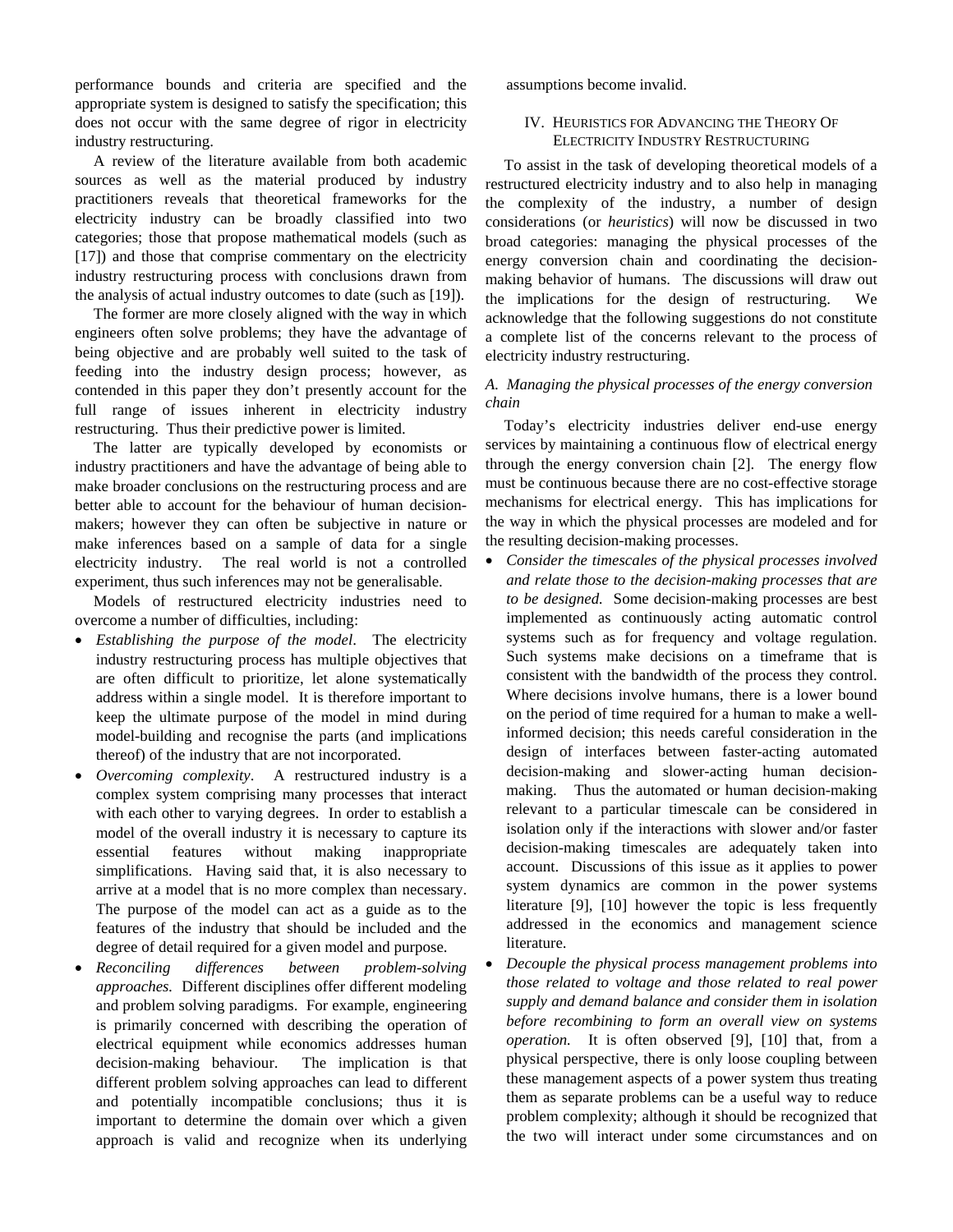certain timescales.

- *Characterize the relevant uncertainties associated with a particular aspect of the industry being examined.* Electricity industries are subject to a range of uncertainties that need to be carefully modeled and incorporated in any theoretical framework that aims to design decision-making processes to manage those uncertainties. Some uncertainties correspond to frequently occurring events that have well-defined probability distributions; thus statistical techniques can be used to understand and design systems that protect against such uncertainties. Other uncertainties are governed by non-stationary processes (for example extreme weather events, the failure of the software used for control purposes or the introduction of a new class of technology) and consequently need to be dealt with differently; either by examining the impact of a particular sequence of events (as per the analysis of cascading outages) or as in the control systems literature where only minimal information about the nature of a potential disturbance is assumed ([21], [22]).
- *The uncertainty that is to be managed has implications for the decision-making mechanism that is relevant.* The behaviour and implications of stationary processes are largely predictable and it is thus possible to design tools that deal with the uncertainty on a repeated basis; for example electricity spot markets tend to function well when they address the predictable nature of electricity demand but are less able to address situations where cascading outages result in abnormal system conditions. Managing the financial impacts associated with the occurrence of rare events that have ill-defined probability distributions is more likely to require one of the approaches used in insurance [12].
- *Consider the aggregation of uncertainties.* Within network flow constraints, electrical networks naturally aggregate nearly instantaneously the uncertainties associated with both the demand and supply of electrical energy. For instance the combined effect of many end-use decision-makers in the retail sector of the industry gives rise to an aggregate demand profile that exhibits smooth and recurring patterns, which are usually predictable with a level of accuracy sufficient for the purpose of managing aggregate supply-demand balance on an hourly basis [8]. In a similar way the correlation of the random processes that describe wind energy generation when aggregated to a sufficient level give rise to an overall pattern of generation that is relatively smooth and can be managed in a systematic manner [3].

This has implications for the design of the forecasting algorithms, which in turn will have implications for the decision-making processes that use the forecasts, such as demand in spot markets and projections of future supplydemand balance. A specific example is the degree of aggregation used in forecasting wind power and the corresponding network model that is used in a spot market. Forecasting the overall injection of power due to many

wind generators will give rise to a forecast that is less variable than a set of forecasts for the power injections from each wind turbine. A regional spot market model that supports the overall aggregate forecast is less likely to produce volatile pricing patterns than a finer grained nodal spot market network model that requires a set of individual forecasts. While these are two extremes, it demonstrates that there is a trade-off between the aggregation of uncertainties, the type of forecasting that is used and the types of spot market that might be implemented.

• *Distinguish between end-use energy service delivery and service acquisition.* In order to satisfy the end-use service continuity objective of a restructured industry, it is necessary to acquire and when necessary, deploy ancillary services. Ancillary services protect the system against a variety of uncertainties such as small deviations in the electrical supply-demand balance and large deviations that result from the failure of a critical component in the energy conversion chain. Some ancillary services are deployed on a continuous basis (such as those concerned with frequency and voltage regulation) while other ancillary services are deployed only in the event that they are required (such as frequency-sensitive load shedding and network switching schemes).

The way in which the ancillary service is physically implemented and the conditions under which it is required have implications for the mechanisms that are used to acquire the service and the process concerned with monitoring its delivery. In some situations it is difficult to confirm whether a service that was acquired but not used would have been required. For instance, it is difficult to audit the state of a generator's control system and implement rules to penalize the participant if the service could not actually have been provided if required.

• *Consider the application of hybrid systems theory: analysis of interactions between discrete and continuous time systems.* An AC power system operates with oscillating power flows but for most purposes can be modeled as continuous unidirectional energy flow from generators to loads. The key inputs into the system comprise controller set points and the main disturbances are exogenous effects on generation and load equipment. Typically a low-order power system model is sufficient for capturing the system normal behaviour [14] and has a process bandwidth that occupies the electromechanical portion of the spectrum. In order to facilitate the decisionmaking processes of humans, the electricity spot market should occur on a time frame that is in line with the time required by market participants and the market operators to make informed decisions; this implies that the market must operate more slowly than the underlying process dynamics.

If we separate the market from the underlying continuous time system then an interface between the two must be established. A design choice is to consider the market to be a discrete time process, thus the overall system is a hybrid. Consequently there are limits on the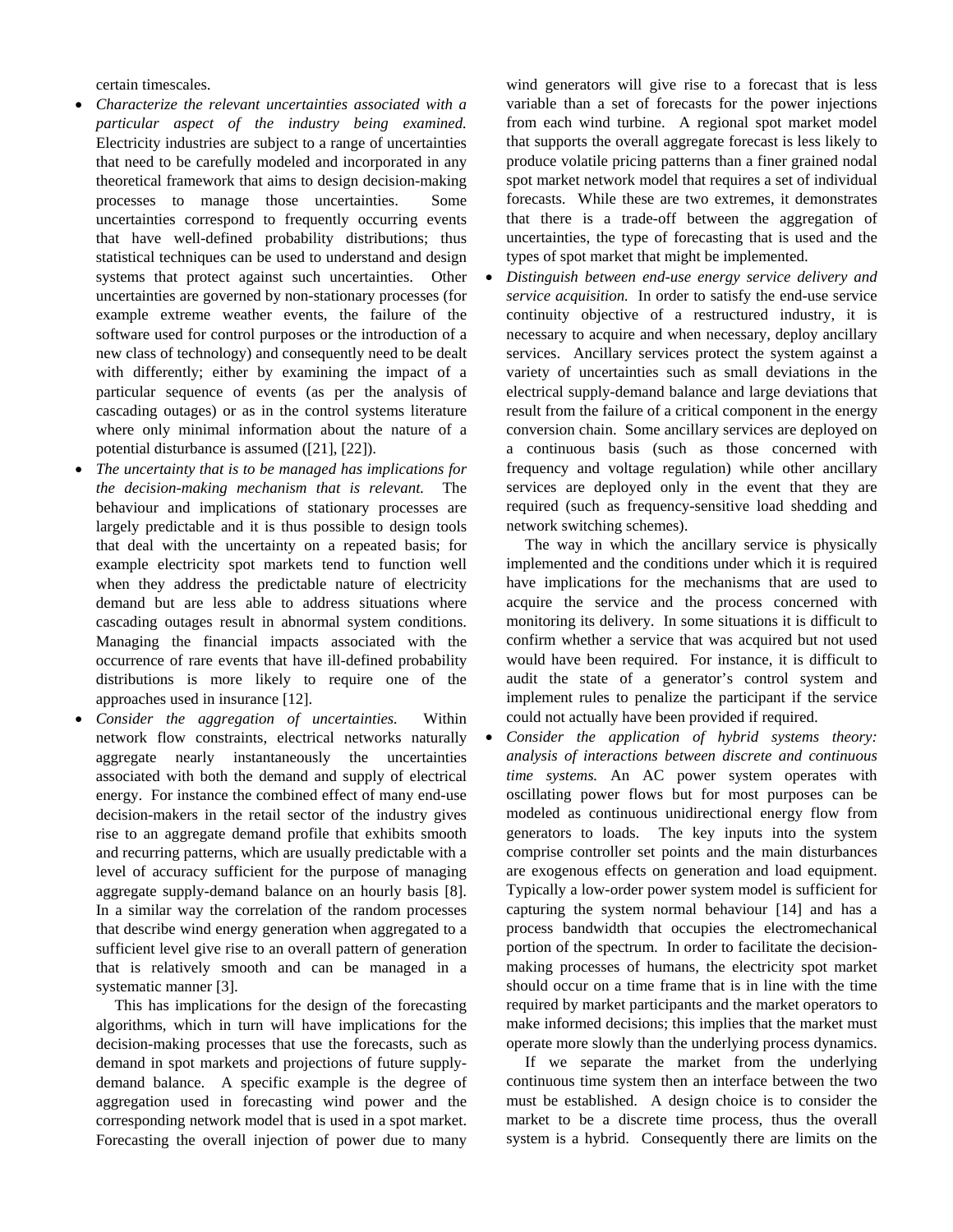extent to which the market can control the continuous time power system as a consequence of Shannon's reconstruction theorem. This implies that a sample period of around ten times the process bandwidth is required for good controller performance [13] with slower sampling periods resulting in degradation of the controller performance. Thus an electricity spot market set up as a discrete time system can't be expected to provide good control of the underlying continuous-time physical process.

• *Consider the use of switching control to understand the implications of regime-shifts [23]*. The successful operation of a restructured electricity industry requires a set of decision-making processes that manage particular extreme events when they occur. Sometimes a transition from a "system-normal" decision-making regime to another is required. For instance different processes are often established to overcome severe disturbances, allocate standby resources and address the issue of restarting the system following a partial or total blackout. The use of switching control systems theory may assist in understanding how to design schemes that are capable of transitioning from one set of decision-making constructs to another, in a robust and stable manner.

In a restructured industry, significant pressure is imposed on system operators because commercial outcomes must also be kept in mind when resolving technical issues. Placing regime shifts into an objective framework should provide insights into the design of decision-support systems that assist operators in identifying the conditions under which to shift from one regime to another. This will also assist in making it clear to market participants the conditions under which operators may intervene or suspend the market and thus reduce the uncertainty of the environment within which market participants make commercial decisions.

# *B. Coordinating participant behavior*

Electricity industry restructuring overlays commercial, policy and regulatory decision-making on the technical operation of an electrical power system. Theoretical models that seek to capture this paradigm need to account for the behaviour of humans or at least make an assessment of the extent to which a design accounts for human decision–making. Some heuristics that address this aspect of modeling human decision-making are as follows:

• *Distinguish between centralized and decentralized decision-making processes but recognise a combination of both will be required.* Electricity industry restructuring is in part motivated by a transfer of the responsibility and associated risk management of electrical equipment asset ownership and operation to industry participants. A restructured industry is thus a movement away from centralization toward a system that facilitates decentralized decision-making. However the successful operation of an electricity industry requires portfolios of equipment to

operate in a coordinated manner. Therefore some level of coordinated (or centralized) control is needed. In some situations a market-based outcome can't provide the required degree of coordination or control and thus there is a need for procedures or rules that enable system or market operators to override or at least strongly influence the decentralized decision-making autonomy of market participants.

Furthermore, to the extent that a restructured industry is planned and operated in a way that is accountable to society there will be a need for centralized processes that in some way enforce societal preferences and impose a preferred direction on the industry. In practice this becomes the role and responsibility of policy makers and regulatory bodies. Consequently, it is not possible to dispense with centralized decision-making processes within the context of electricity industry restructuring; successful operation of the system will require both forms of decision-making and it is critical to understand how best to organize the system to balance the trade-off between centralized and decentralized processes and to manage the inevitable overlap between them. Thus the interplay between centralized and decentralized decision makers should be reflected in mathematical models of restructured industries.

• *Prices can be thought of as a form of control – but be careful*. Prices induce participant responses; economics is concerned with developing ways of encouraging participants to reveal their true preferences thus causing participants to converge on market prices and volumes that are competitive and efficient. An analogy can be drawn to multi-variable feedback control systems, where the objective is to design control schemes that maintain stability as well as other objectives such as minimizing a cost function. While the specific details of control theory may not apply in a verbatim manner to the design of pricing techniques for use within a restructured electricity industry, the insights remain useful provided the areas where differences arise are observed and accounted for.

A significant difference is that there is no guarantee that the subsystems (decentralized market participants) that accept a price signal (or a control signal) will respond. It is also unlikely that a single control variable (or pricing signal) is sufficient to coordinate the actions of the decentralized subsystems because it may not communicate all that is required to ensure the system remains stable (which reflects the objective supply continuity objective) or that efficient resource allocation will occur. The analysis of the controllability and observability requirements and investigation of different control system architectures may provide insights into the information flows that are required between market participants and system/market operators or provide insights into the way in which different architectures overcome different types of disturbance. For example, it appears that the existence of efficient derivative markets is a prerequisite for efficient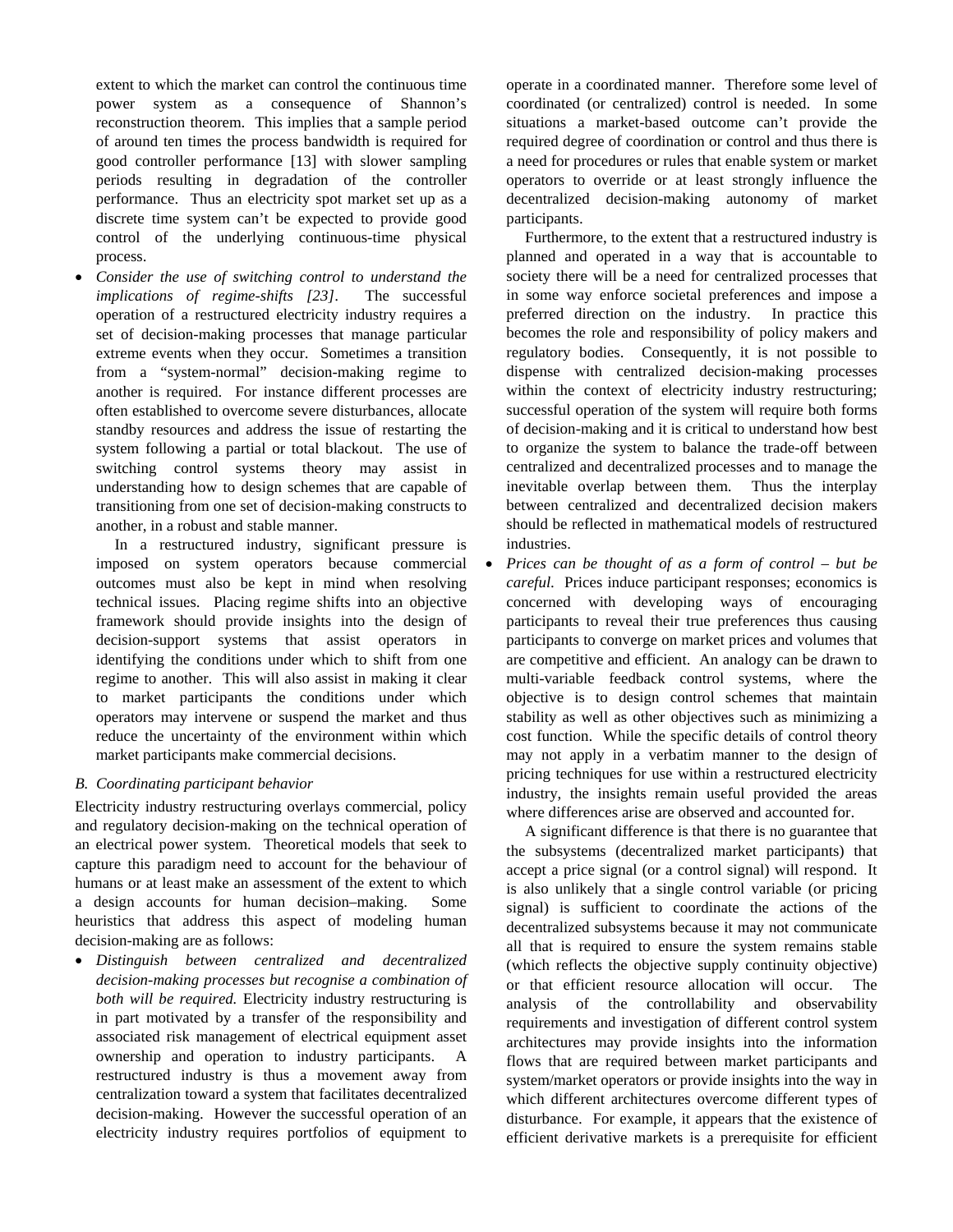investment decisions in a restructured electricity industry [24].

- *Understand that commercial contracts cannot dictate physical outcomes they can only determine financial outcomes.* Restructuring is concerned with the introduction of commercial contracts that are imposed over the top of the energy conversion chain physical processes. The contracts have financial implications some of which are linked directly to physical process outcomes while others are purely financial derivative products that have outcomes that are dependent only on financial outcomes (typically spot market prices). In practice, participants need to construct portfolios of these products and are concerned both with controlling their exposure to financial outcomes and influencing physical outcomes. It is useful to keep this distinction in mind as different portfolios will hedge exposure to different aspects of risk and can therefore be used to mitigate or hedge against different forms of uncertainty.
- *Recognize that human behaviour is complex and may not be rational.* Experiments conducted in the field of psychological economics [4] reveal that decision-making humans often fail to make rational decisions, in the sense of profit-maximizing behavior. Consequently game theoretic models for human behavior that are based on the concept of a Nash-equilibrium are useful in finding benchmarks but often fail to account for all of the different ways in which participants may make decisions and "stress the system". For example another type of participant decision-making is that of tacit collusion [5] where participants are able to use market outcomes to effectively signal to each other when to exhibit a particular behavior that will enhance their ability to exercise market power.
- *Representation of market power and recognizing the various forms of market power*. There are numerous ways in which market power can be exercised and analyzed. It is important to select a model that is appropriate for a given purpose. For example, assessing the robustness of the short-term operation of a power system against the exercise of market power requires different metrics to those used to detect market power on longer timescales. In this context, [7] advocates the use of real-time market power metrics in preference to the traditional indices like hedge ratios or market concentration indices while [6] observes that market power assessment needs to account for inter-temporal linkages and suggests the use of techniques that measure deviations away from benchmark prices based on marginal costs. It is also important to recognise that the portfolio and hence the technology mix that is owned and operated by an industry participant has direct implications for the exercise of market power; an industry with a small number of large (and varied) asset portfolios is unlikely to be as competitive as an industry where there are many small portfolios.
- *Recognise that the ongoing evolution of a restructured electricity industry is based on a process that includes the*

*opinions of industry participants and stakeholders, including the public at large.* The electricity industry restructuring process normally involves consultation processes that allow representatives from all sectors of the industry to influence outcomes, for example, in terms of market rules or regulatory arrangements. This is a necessary part of the successful functioning of a market, however the process may also be subject to gaming by organizations that participate in the relevant electricity market as well as from non-market participants that are pursuing their specific interests. Consequently, the consultation process should also be designed in a way that is robust against such forms of gaming and such that the ongoing evolution of a restructured industry doesn't deviate substantially from its objectives.

• *Recognize that system and market operators are also human-decision making agents.* The human decisionmaking involved in system and market operators is also extremely important in the successful functioning of a restructured electricity industry. When emergency conditions arise system operators may need to take corrective actions rapidly in order to stabilize the power system before a complete or partial system collapse occurs.

This is an example of where the importance of the objective of ensuring supply continuity (an engineering issue) may conflict with that of ensuring the industry allocates resources in an economically efficient manner. This has implications for operating practices as well as for the design of market mechanisms that resolve the potential loss of autonomy experienced by market participants in clearing the disturbance or in resolving inconsistencies between market outcomes and actual physical outcomes.

# V. A BRIEF CASE STUDY FROM THE AUSTRALIAN NATIONAL ELECTRICITY MARKET

In the Australian National Electricity Market (NEM), a spot market process is solved on a 5-minute cycle, resulting in generator dispatch targets that are to be tracked by the generators. Generators are allowed to modify their offers every 5 minutes. Generators that fail to follow their dispatch instructions for a long enough period with a large enough discrepancy between the target and actual generation may be penalized [25].

Fig. 2 [20] compares the spot market targets and measured generation for a peaking generator in the NEM. In this case, the non-compliance of the generator with targets would not have been significant enough for the owner to incur a financial penalty; however it raises the question of the consistency between the physical behavior and the spot market solution.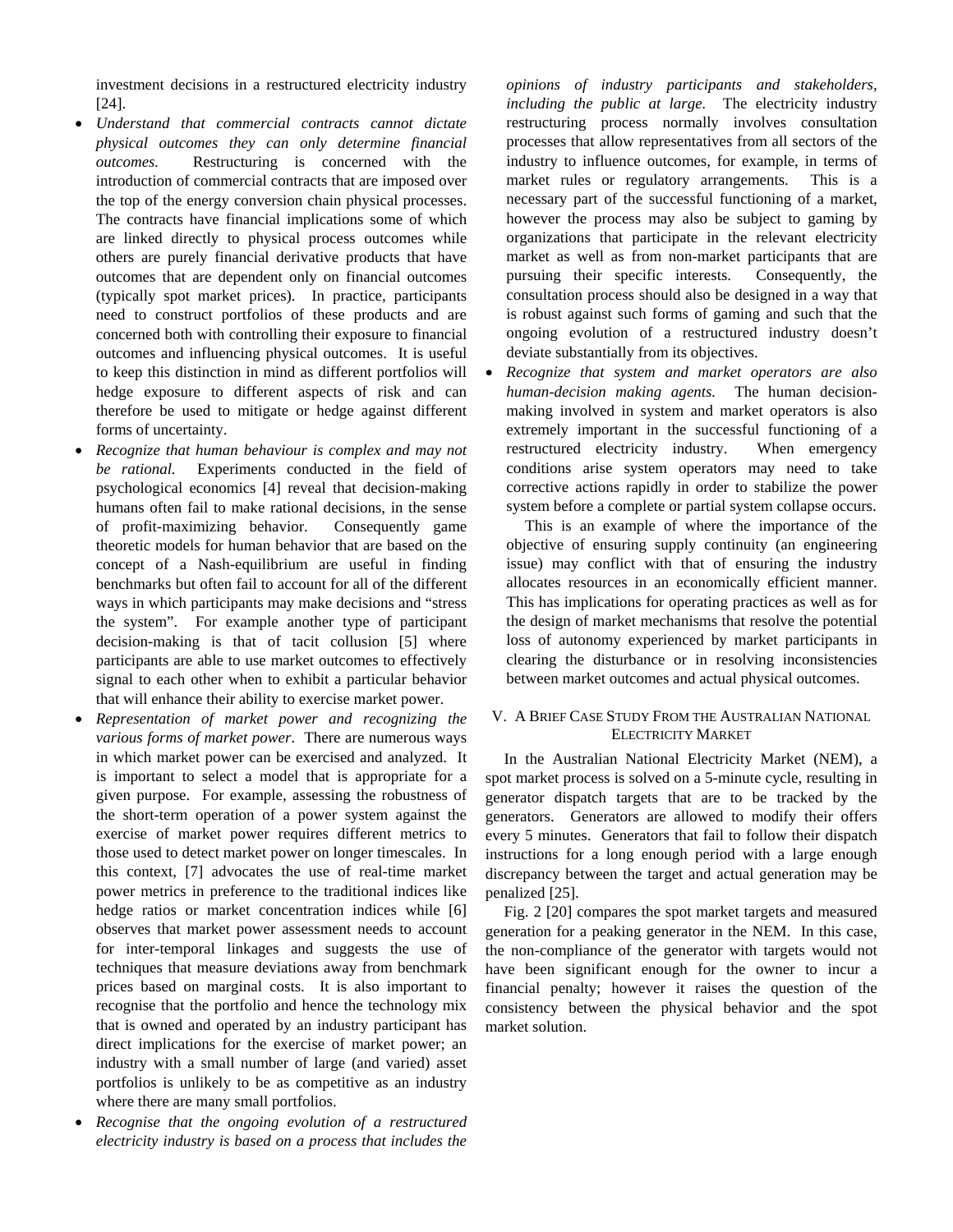

Fig. 2. Graph illustrating market targets and actual SCADA generation for a generator in the Australian NEM [20]

Because generators are paid on the basis of metered energy, had the generator followed the dispatch instruction exactly it would have lost spot market revenue. Thus there is an incentive to generate while prices are high and ignore dispatch instructions to the extent that the generator can avoid loss in revenue. However, the threat of being identified as a non-conformer means that such a strategy is unwise in the long run and so, as is shown in Fig. 3, in this case the generator modified its offer strategy to offer more generation at a lower price. This resulted in the generator receiving a target that was consistent with its present output.

As shown in Fig. 4, the price in the generator's market region fell as a result. This demonstrates that the economic mechanism of the spot market combined with rules based on the physical performance of the generator resulted in a reasonable outcome. However it is also worth observing that in this case the gain in revenue for this generator would have resulted in a loss of revenue for the other generators in the system and under a more extreme situation it may have violated security criterion.



Fig. 3. Graph illustrating market targets and actual SCADA generation for a generator in the Australian NEM [20]



Fig. 4. Spot market price in region of the generator [20]

This brief case study demonstrates how a number of processes interact; namely the spot market, rules governing non-conformance and the threat that such non-conformance may result in a financial penalty. It demonstrates an interaction between the physical operation of the system and the commercial decision-making of humans. Generator owners participating in the Australian NEM can only achieve their desired physical generator behavior through their spot market offer functions.

#### VI. CONCLUSIONS

Electricity industry restructuring is a complex task that would benefit from improved understanding that could assist in the design of decision-making processes that are efficient and effective in meeting industry objectives. Theoreticians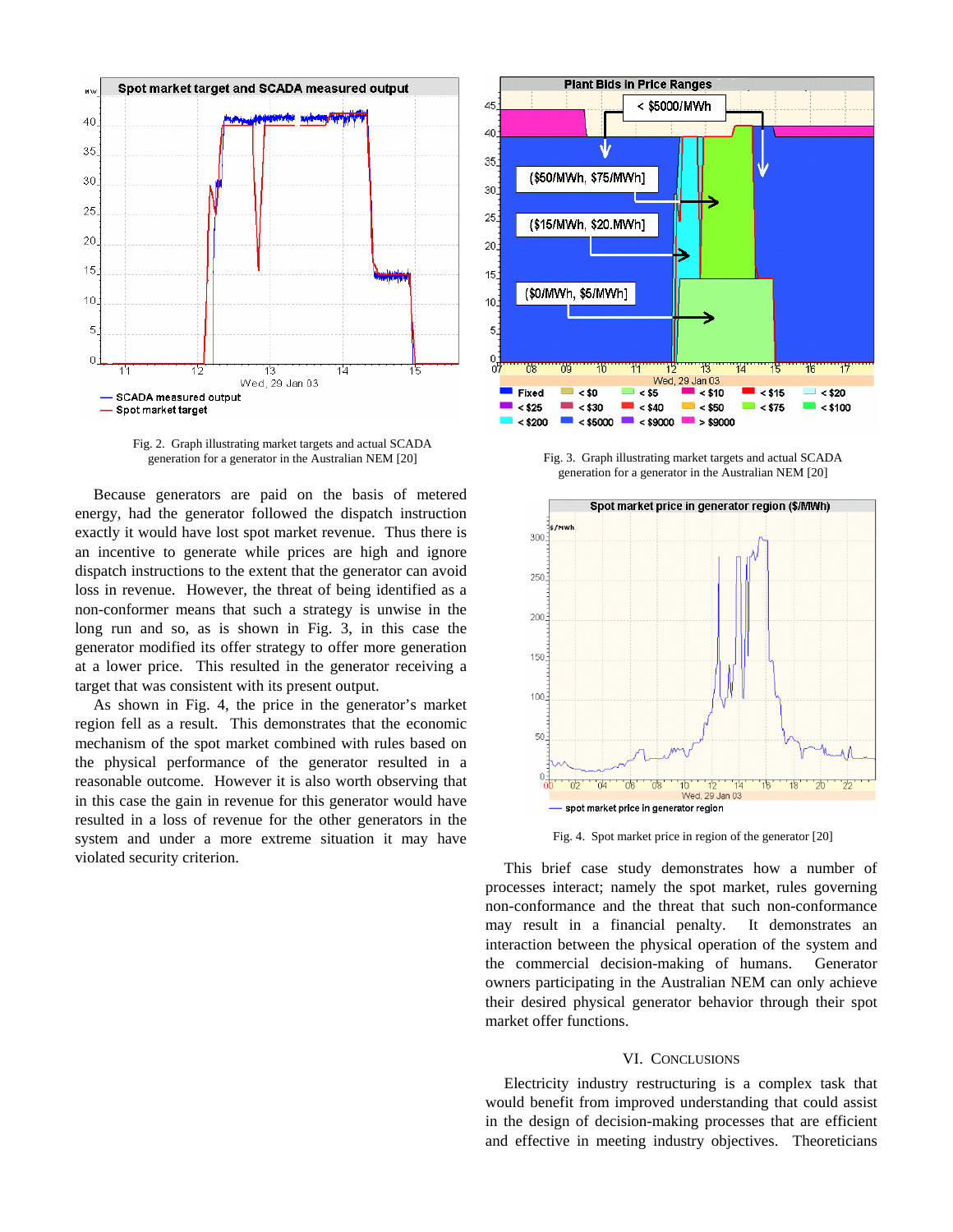should recognize the multidisciplinary nature of the restructuring process, combine the understandings of different disciplines and consider both the equipment and the human dimensions of the industry.

This paper first highlighted the importance of keeping the objectives of electricity industry restructuring in mind in the design and implementation of the decision-making processes. It then provided some heuristics that can assist in advancing the theory of restructuring. Where relevant, the paper identified insights from system theory that may assist in overcoming the complexity of a restructured electricity industry or that may lead to alternative ways of formulating the problems to reduce the gap between engineering and economics as it applies to electricity industry restructuring. A simple case study from the Australian NEM provided an example of interaction between the engineering and economic models of a restructured electricity industry.

#### VII. REFERENCES

- [1] H. R. Outhred, "Electricity Industry Restructuring in Australia," seminar presentation to the University of California Energy Institute, Dec. 2003 [online]. Available: http://www.ceem.unsw.edu.au.
- [2] H. R. Outhred, "Some Strengths and Weaknesses of Electricity Industry Restructuring in Australia," in *Proc. IEEE PowerTech<sup>1</sup>03*, Bologna, 23-26 June 2003. Available: http://www.ceem.unsw.edu.au.
- [3] H. R. Outhred, "Wind energy and the National Electricity Market with particular reference to South Australia: A report for the Australian Greenhouse Office," (revised April), 2003. Available: http://www.ceem.unsw.edu.au.
- [4] D. Kahneman and A. Tversky, "Prospect theory: an analysis of decision under risk," Econometrica, XVLII, pp. 263-291, 1979.
- [5] T.D.H. Cau and E. J. Anderson, "A co-evolutionary approach to modeling the behaviour of participants in competitive electricity markets," Proceedings of IEEE PES Summer Meeting 2002, Chicago, July 21-25, pp. 1534 –1540, 2002.
- [6] P. Visudhiphan, M. D. Ilic and M. Mladjan, "On the complexity of market power assessment in the electricity spot markets," Proceedings of the IEEE PES Winter Power Meeting, New York City, NY, 2002.
- [7] A. R. Kian, R. J. Thomas, R. Zimmerman, B. C. Lesieutre and T. D. Mount, "Identifying the potential for market power in electric power systems in real-time," Proceedings of the  $37<sup>th</sup>$  Hawaii International Conference on System Sciences, 2004.
- [8] M. Smith, "Modeling and short-term forecasting of New South Wales electricity system load," Journal of Business and Economic Statistics, Oct. pp. 465-478, 2000.
- [9] J. Machowksi, J. W. Bialek and J. R. Bumby, *Power System Dynamics and Stability,* John Wiley & Sons, 1997.
- [10] P. Kundur, *Power System Stability and Control*, McGraw-Hill, 1994.
- [11] S. Stoft, *Power System Economics: Designing Markets for Electricity*, IEEE/Wiley, 2002.
- [12] I. B. Hossack, J. H. Pollard and B. Zehnwirth, *Introductory Statistics*  with Applications in General Insurance, 2<sup>nd</sup> ed., Cambridge University Press, 1999.
- [13] R. H. Middleton and G. C. Goodwin, *Digital Control and Estimation: A Unified Approach*, Prentice Hall, Newcastle, 1991.
- [14] P. M. Anderson and M. Mirheydar, "A low-order system frequency response model", IEEE Trans. on Power Systems, vol. 5., no. 3, Aug. 1990.
- [15] F. L. Alvarado, J. Meng, C. DeMarco and M. Mota, "Stability Analysis of Interconnected Power Systems Coupled with Market Dynamics", IEEE Transactions on Power Systems, Vol. 16, No. 4, November 2001, pp. 695-701.
- [16] A. W. Berger, F. C. Schweppes, "Real time pricing to assist in load frequency control", IEEE Transactions on Power Systems, Vol. 4, No. 3, Aug 1989, pp, 920-926.
- [17] I.-K. Cho and S. P. Meyn, "Optimization and the Price of Anarchy in a Dynamic Newsboy Model", Submitted for publication, 2005 [online]. Available: http://black.csl.uiuc.edu/~meyn/pages/publistNetworks.html.
- [18] R.J. Kaye and H.R. Outhred, "A Theory of Electricity Tariff Design for Optimal Operation and Investment", IEEE Trans. on Power Systems, vol.4, no.2, pp.606-613, May 1989.
- [19] S. Borenstein, J. Bushnell and F. Wolak, "Diagnosing market power in Californi's Restructured Wholesale Electricity Market", 2000 [online]. Available: ftp://zia.stanford.edu/pub/papers/elecmarg.pdf.
- [20] Intelligent Energy Systems, www.iesys.com.au.
- [21] G. C. Goodwin, S. F. Graebe, M. E. Salgado, *Control System Design*, Prentice-Hall, Inc., New Jersey, 2001.
- [22] K. Zhou and J. C. Doyle, *Essentials of Robust Control*, Prentice-Hall, Inc., New Jersey, 1998.
- [23] D. Liberzon and A. S. Morse, "Basic Problems in Stability and Design of Switched Systems", IEEE Control Systems, October, 1999.
- [24] Bach Consulting, "Management of Financial Risk in the Wholesale Electricity Market", June 2002.
- [25] NECA, "National Electricity Code", Version 1.0, Amendment 6.3, 2002.

#### VIII. BIOGRAPHIES

**S. R. Thorncraft** is a PhD student in the School of Electrical Engineering and Telecommunications at the University of New South Wales and a Software Engineer for Intelligent Energy Systems, Pty. Ltd. His research interests are in electricity industry restructuring and power systems engineering.

**H. R. Outhred** is in the School of Electrical Engineering and Telecommunications at the University of New South Wales. He holds a PhD in Electrical Engineering from the University of Sydney. He has research interests in electricity industry restructuring and sustainability.

**D. J. Clements** is in the School of Electrical Engineering and Telecommunications at the University of New South Wales. He holds a PhD in Electrical Engineering from the University of Newcastle. He has research interests in systems theory, analysis of non-linear models for control, numerical algorithms and controller design.